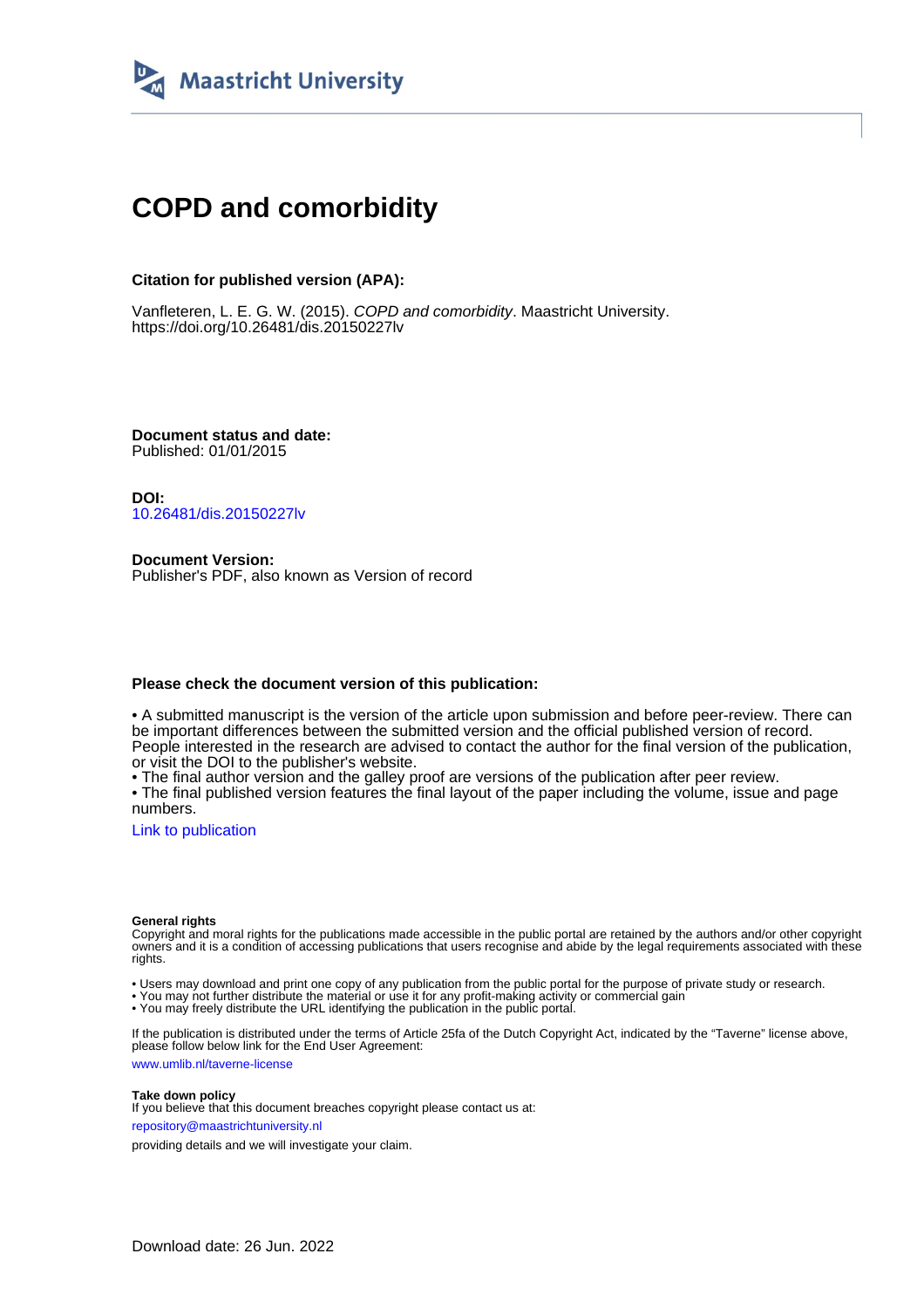# **Summary**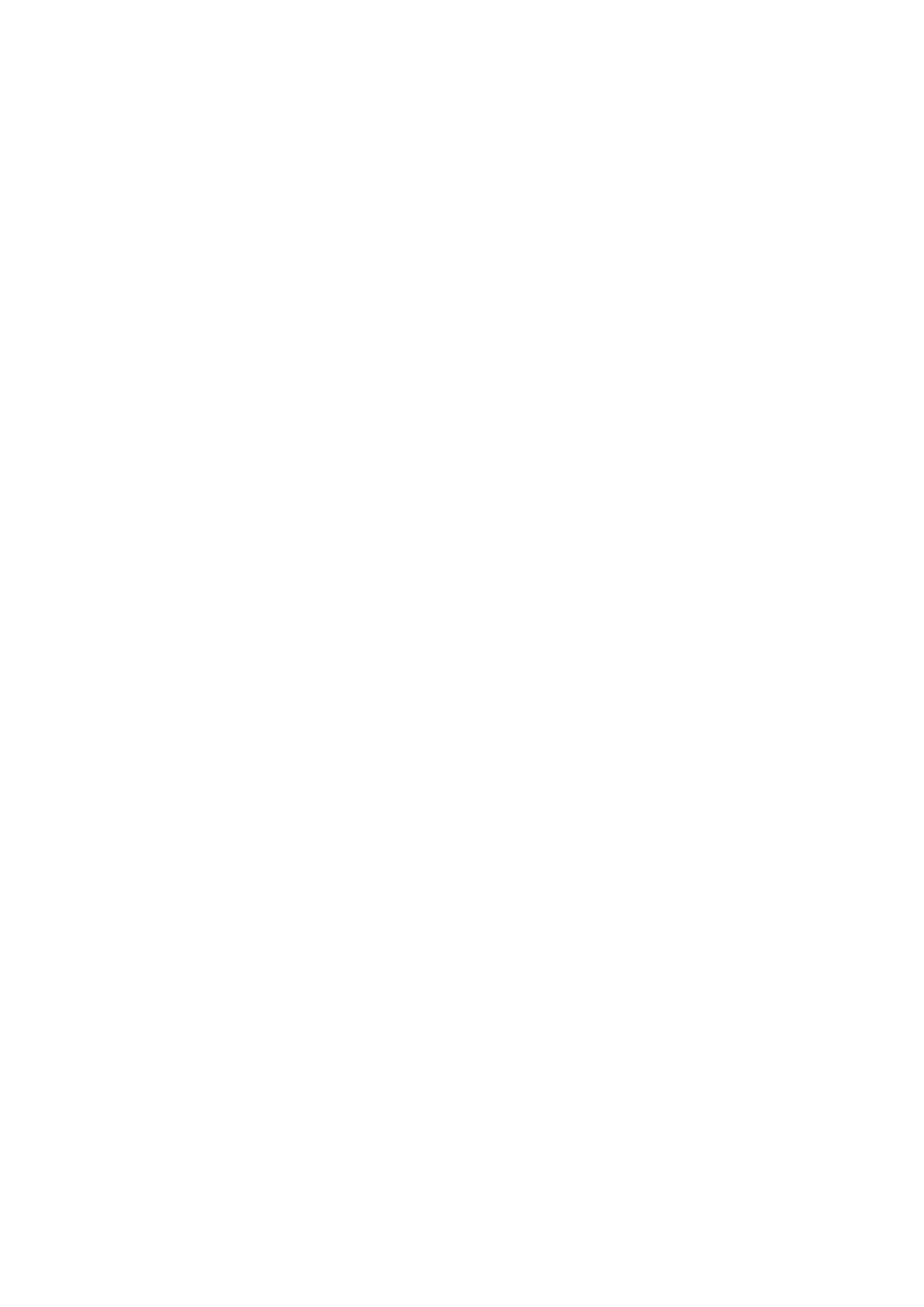Chronic obstructive pulmonary disease (COPD) is a common airway and lung disease characterized by persistent airflow limitation. COPD is a serious public health problem throughout the world, with an increasing morbidity and mortality especially in countries with an ageing population. Although COPD is defined by the presence of chronic airflow limitation, it is increasingly recognized that the presence of other chronic conditions (comorbidities) such as cardiovascular disease, depression, osteoporosis, anemia and diabetes substantially contributes to disease severity. Comorbidities not only affect symptom burden, functional performance and health status in patients with COPD, but also the risk of hospitalization and mortality. As a consequence, COPD is nowadays considered a complex, heterogeneous and multicomponent condition.

Controversy exists about the etiology of comorbidities in patients with COPD. Persistent low‐grade systemic inflammation has been suggested as a link between COPD and comorbidities. Indeed, markers of inflammation in the systemic circulation have shown to be increased in subjects with COPD as well as in subjects with cardiovascular disease. Systemic inflammation have been associated with an increased risk of comorbidities in COPD, in particular cardiovascular disease. Also other factors like physical inactivity, nutrition and ageing have been suggested to play a role.

Pulmonary rehabilitation is a comprehensive intervention recognized as a core component in the treatment of patients with COPD. It results in a reduction of symptoms and an optimization of the functional status. In addition, research has illustrated that pulmonary rehabilitation results in an increased societal participation and reduction in healthcare costs. Comorbidities have been suggested to affect outcomes of pulmonary rehabilitation in this population, but conflicting results have been published. In addition, the effects of pulmonary rehabilitation on cardiovascular risk have not been extensively studied.

The first aim of this thesis was to estimate the prevalence of COPD and to study gender differences in a general elderly population. **Chapter 2** describes the results of a study that evaluated a random gender‐stratified sample of the general elderly (>40 years) population in the area of Maastricht for the presence of COPD using high quality postbronchodilator spirometry. It was shown that 24% of subjects had at least mild (stage 1 or higher) COPD, and 10% had at least moderate (stage 2 or higher) COPD. The frequency increased importantly with age and the amount of smoked pack years and COPD was more frequent in men than in women. A substantial proportion of subjects that never smoked had COPD. An important proportion of subjects were previously undiagnosed.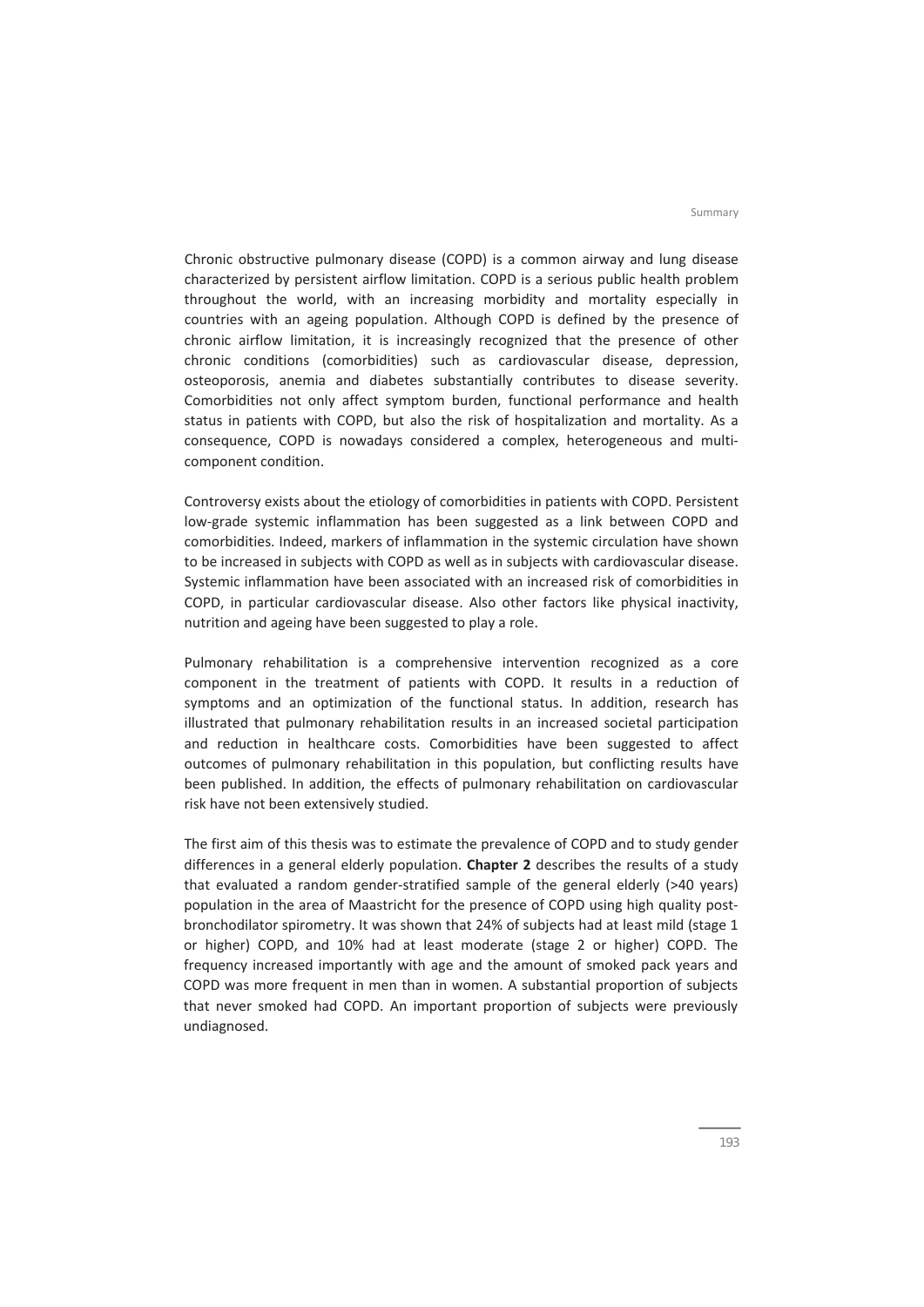**Chapter 3** evaluated the differences in respiratory symptoms between men and women, with and without COPD in an international elderly general population. The study showed that women report more dyspnea compared to men, and that men report more phlegm compared to women. Possible explanations for these findings are differences in muscle strength, lung volumes, but also differences in perception and reporting of the perceived symptoms.

A next aim of this thesis was to study the complex relationship between the presence of chronic airflow limitation and body weight. In an international large sample of the general population, described in **chapter 4** of this thesis, the presence of chronic airflow limitation was associated with lower body weight (using the body mass index) independent from factors that potentially could influence this association, including smoking, age, gender or geography. Due to the cross‐sectional nature of the study, the direction of this association was not clear. Subjects with airflow limitation may lose weight. On the other hand, naturally thin subjects may be at higher risk to develop COPD.

A detailed study of the prevalence, impact and co‐occurrence of different comorbidities and extrapulmonary manifestations, the relation of these comorbidities with systemic inflammation, and the study of the interplay between comorbidities and pulmonary rehabilitation in patients with COPD were other aims of this thesis. In **Chapter 5**, COPD patients referred for pulmonary rehabilitation were evaluated for cardiac ischemia using a structural coding system for abnormalities on electrocardiography. In total, 21% of patients had evidence for cardiac ischemia which was related to worse outcome measures including predictors of survival. Moreover, ischemia was seen in 13% of subjects who were not previously known with cardiovascular disease.

**Chapter 6** objectively evaluated the presence of 13 of the most prevalent and most impactful comorbidities in COPD in patients at the initial evaluation of a pulmonary rehabilitation program. All evaluated comorbidities were present but their presence varied importantly. The most prevalent comorbidities were hyperglycemia, hypertension and atherosclerosis. Almost all patients had comorbidity, and more than 50% of patients had at least four comorbidities. The co-occurrence of some specific comorbidities was more present than others. Using a statistical program that creates a model (using self‐organizing maps) that ordered the patients based on their profile of comorbidities, five different clusters of patients could be identified: A cluster of patient with less comorbidity, a cardiovascular cluster, a cachectic cluster, a metabolic cluster and a psychological cluster. The clusters had a comparable degree of airflow limitation and exercise limitation but differed in health status, cardiovascular risk and other pulmonary function measures. In addition, systemic inflammatory markers within each comorbidity cluster were highly heterogeneous and mainly similar among the different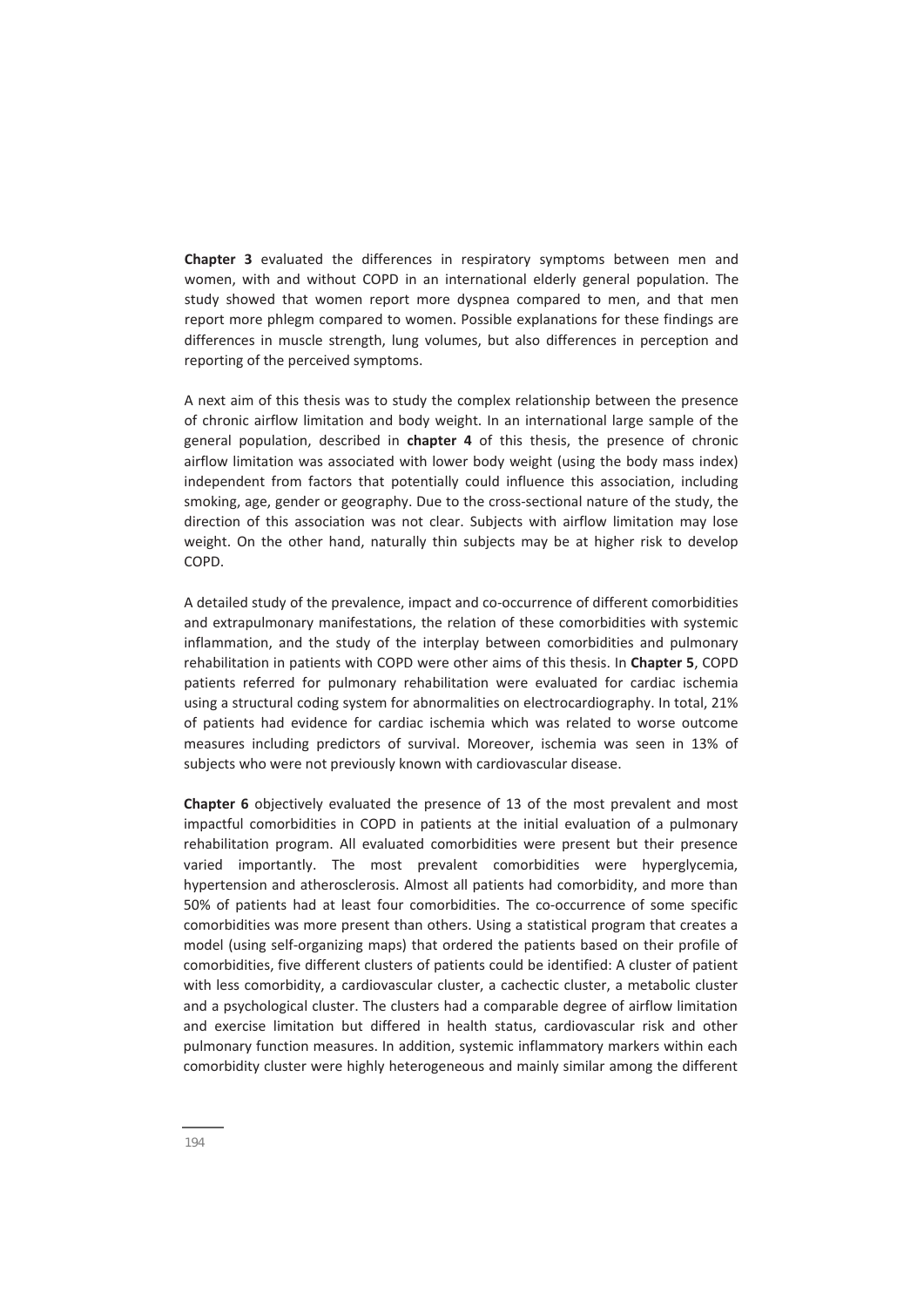clusters, illustrating that the possible interactions between biomarkers of systemic inflammation and comorbidities in patients with COPD are very complex, if present at all.

**Chapter 7** described a detailed study of the intima‐media thickness of the carotid wall (also referred to as subclinical atherosclerosis) in patients with COPD. It is a robust predictor of future cardiovascular events. It was found that traditional cardiovascular risk factors, like older age, higher blood pressure and higher body weight, but also the severity of airflow limitation were predicting factors for subclinical atherosclerosis. It was further evaluated whether a panel of blood markers which have been previously related to atherosclerosis could identify subjects with COPD with subclinical atherosclerosis. Only a minority of markers contributed to increase the predictive power of the clinical measurements. Nevertheless, serum amyloid A, triglycerides and osteonectin are interesting markers for further exploration.

**Chapter 8** showed that arterial stiffness, another independent and robust marker of cardiovascular risk, is increased in patients with COPD and determined by older age and higher blood pressure. This study clearly showed the absence of an independent correlation of several markers of systemic inflammation with arterial stiffness in patients with COPD. Also it was shown that, in contrast to earlier smaller studies, arterial stiffness in patients with COPD was not responsive to a state‐of‐the‐art pulmonary rehabilitation program.

**Chapter 9** studied the influence of the presence of specific comorbidities at the initial evaluation of a pulmonary rehabilitation program on rehabilitation outcomes like exercise capacity and health status. The presence of a specific comorbidity did not prevent patients to improve after a rehabilitation program compared to subjects without the specific comorbidity. However, in chapter 6 it was made clear that the majority of this study population suffered from multimorbidity. Comparing the rehabilitation response of the different clusters identified in chapter 6 showed that this response was mostly comparable. Some differences were noticed between clusters. In relation to the "less comorbidity cluster", the psychological cluster had increased likelihood to improve their walking distance. The cachectic cluster had a tendency towards a decreased likelihood to improve their submaximal cycling time.

In **Chapter 10**, the results of this thesis were discussed in a broader context, from the epidemiology of airflow obstruction towards the complex multimorbid disease COPD. The heterogeneity of systemic inflammation in COPD was discussed, and it's role in the etiology of comorbidity was questioned. Excessive fat tissue, and mainly visceral fat might be an important origin of inflammation and related to atherosclerotic activity. Other pathophysiological important issues were discussed, mainly the interaction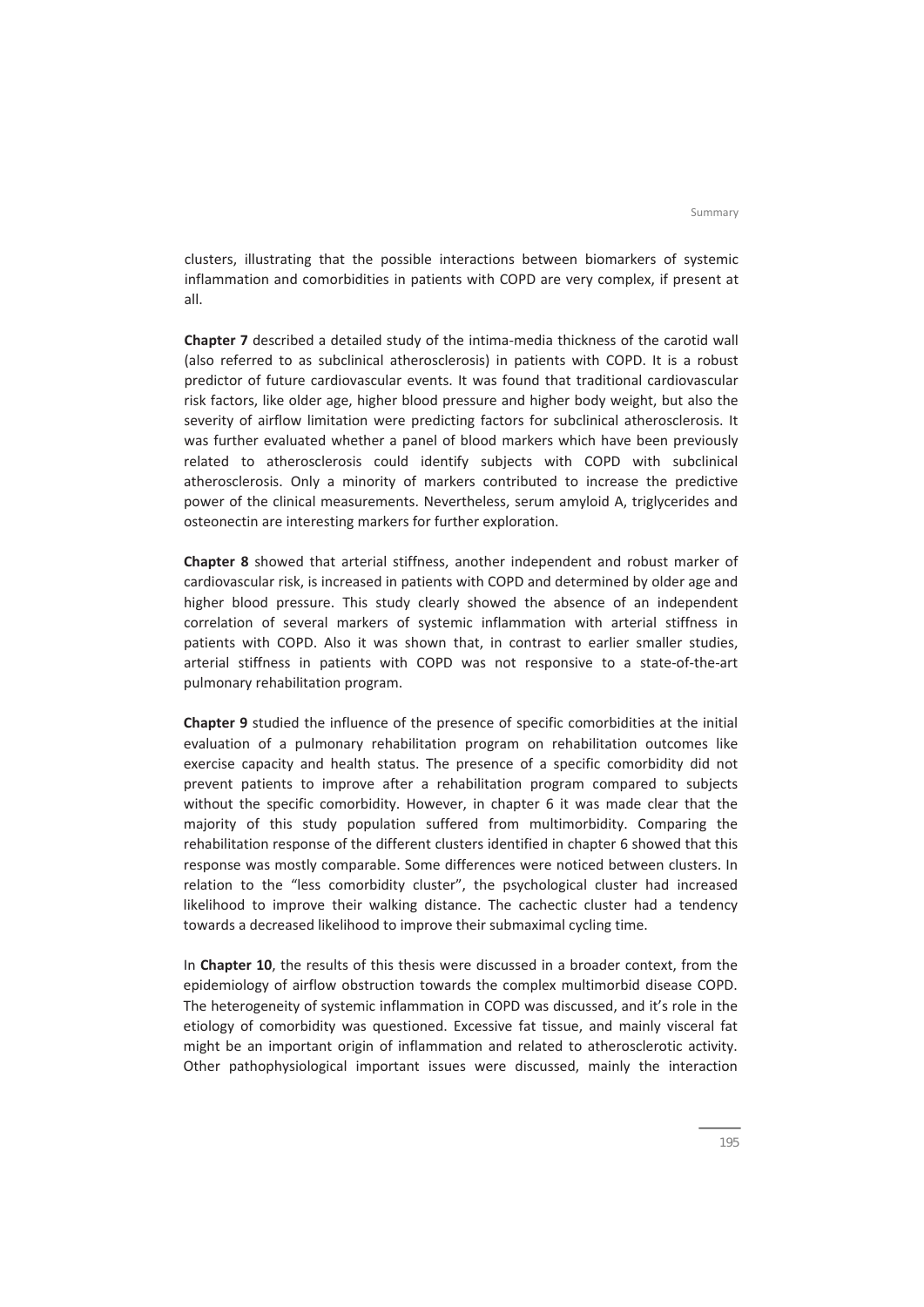between genetic and environmental factors, like nutrition, smoking and physical inactivity. Finally, the role of pharmacological and non‐pharmacological treatments of the multimorbid patient with COPD were placed in perspective.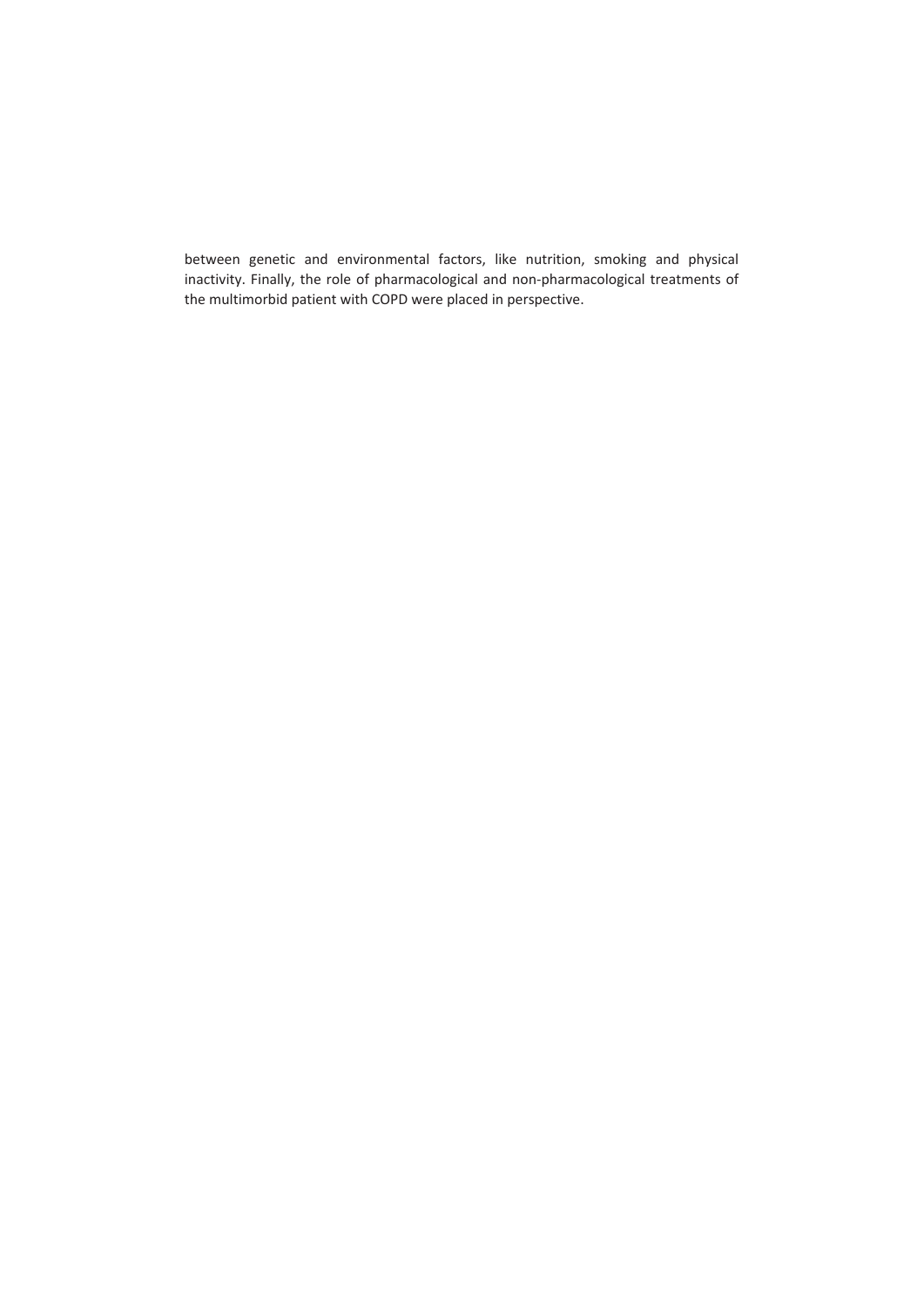# **Samenvatting**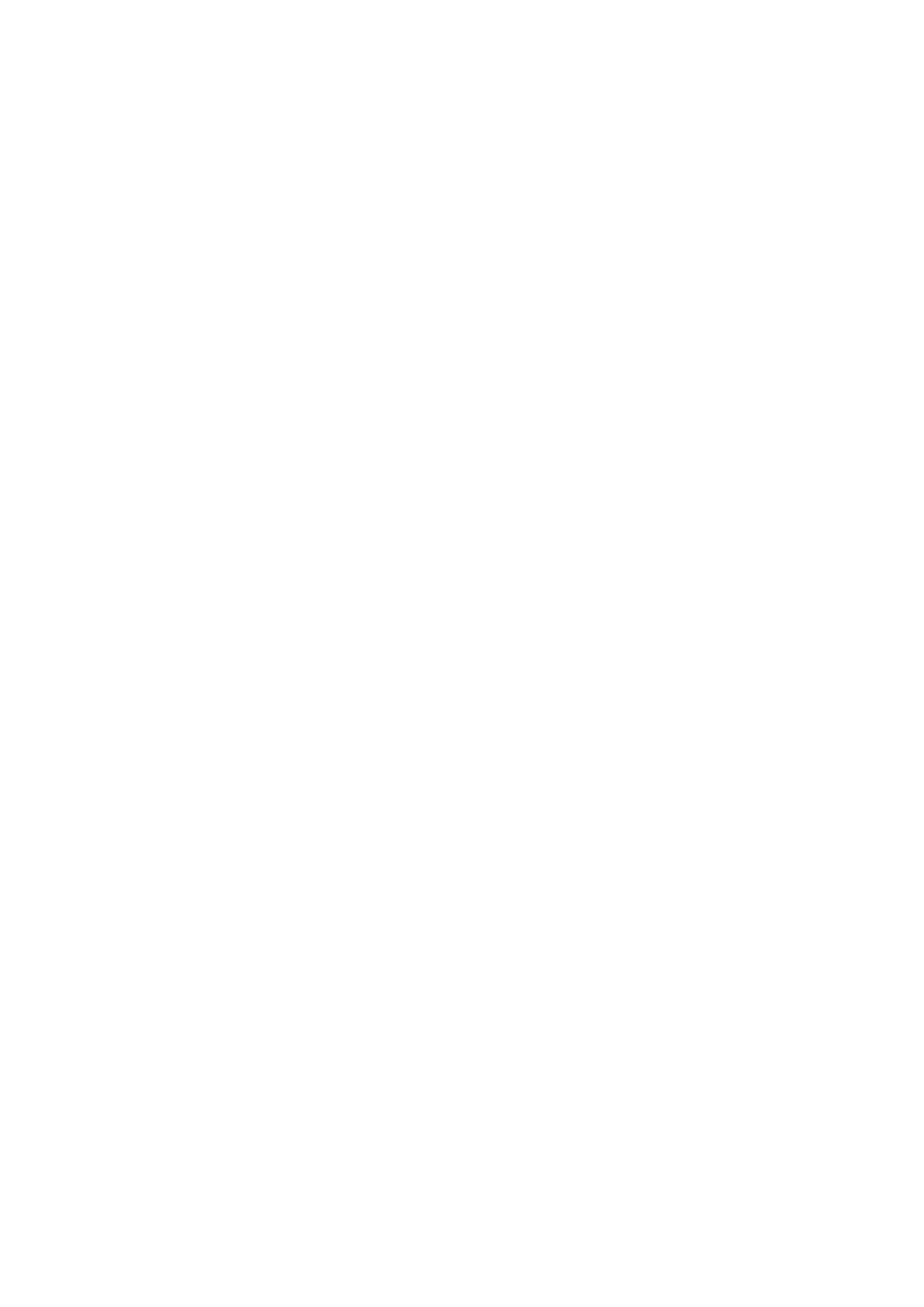Chronisch obstructieve longziekte (COPD) is een vaak voorkomende aandoening van de luchtwegen en de longen die gekenmerkt wordt door een blijvende beperking van de luchtstroom tijdens de ademhaling. COPD is een groot maatschappelijk probleem en zorgt voor een enorme belasting van de gezondheidszorg in landen over heel de wereld. De invaliditeit en vroegtijdige sterfte nemen jaar per jaar toe, vooral in landen met een ouder wordende bevolking.

COPD is primair een longaandoening. In recente jaren is het echter steeds duidelijker geworden dat de ernst van de ziekte ook in belangrijke mate mee bepaald wordt door het gelijktijdig voorkomen van andere chronische aandoeningen (ook wel comorbidi‐ teiten genoemd), zoals hart‐ en vaatziekten, depressie, botontkalking ondergewicht, bloedarmoede en suikerziekte. Comorbiditeiten beïnvloeden niet alleen de symptoom‐ last, het welbevinden en het inspanningsvermogen, maar ook het risico op hospita‐ lisatie en overlijden. Hedendaags wordt COPD dan ook gezien als een complexe, hete‐ rogene aandoening met vele componenten en verschillende facetten, zowel in de longen als daarbuiten.

Er heerst nog veel onduidelijkheid omtrent het ontstaan van comorbiditeiten bij COPD patiënten. Persisterende laaggradige ontsteking, gemeten in het bloed (systemische inflammatie) zou een link kunnen zijn. Er werden inderdaad verhoogde concentraties van ontstekingsstoffen aangetroffen in de bloedcirculatie van zowel COPD patiënten als patiënten met hart‐ en vaatziekten. Toch spelen ook andere factoren zoals de mate van fysieke activiteit, voeding en veroudering waarschijnlijk ook een rol.

Longrevalidatie is een allesomvattende interventie die erkend wordt als een zeer belangrijke component in de behandeling van patiënten met COPD. Het resulteert in een vermindering van symptomen, vermindering van ziektelast en een verbetering van het inspanningsvermogen. Ook heeft onderzoek aangetoond dat longrevalidatie leidt tot een verbetering van de maatschappelijke participatie en een vermindering van consumeren van gezondheidszorg. Eerder onderzoek suggereert dat comorbiditeiten de uitkomsten van longrevalidatie kunnen beïnvloeden, maar de resultaten zijn niet eenduidig. Bovendien werden de effecten van longrevalidatie op hart‐ en vaatrisico niet uitvoerig bestudeerd.

De eerste doelstelling van deze thesis was het inschatten van het voorkomen van COPD en het bestuderen van geslachtsverschillen in de algehele oudere bevolking. **Hoofdstuk 2** beschrijft de resultaten van de aanwezigheid van COPD bij een willekeurige steekproef van evenveel mannen en vrouwen uit de algehele oudere (>40 jaar) bevolking van Maastricht. Hiervoor werd, in lijn met internationale richtlijnen voor de diagnostiek van COPD, longfunctieonderzoek uitgevoerd na de toediening van luchtwegverwijding. De studie toonde aan dat 23% van de mensen minstens mild COPD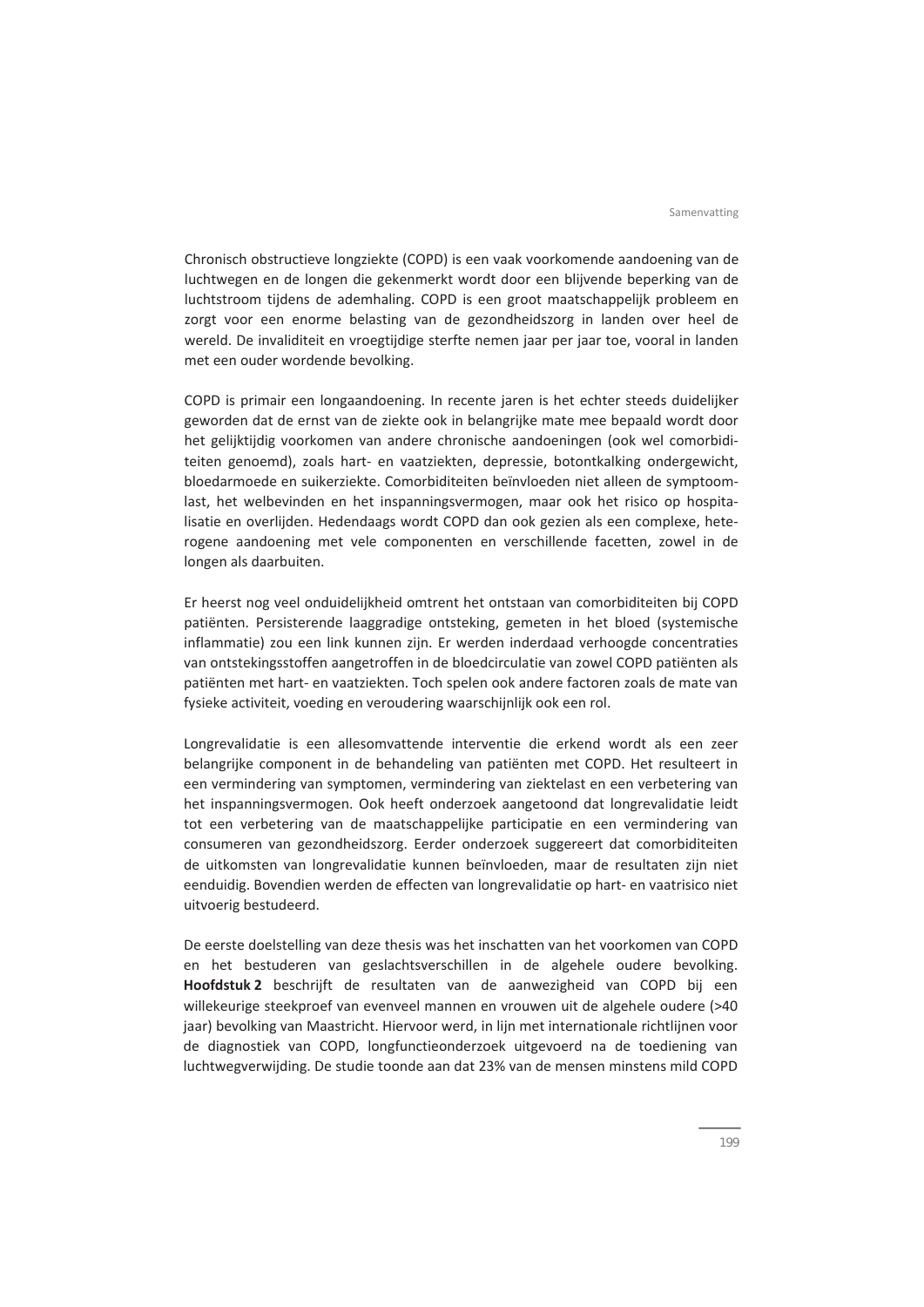(stadium 1 of hoger) hadden en 10% minstens matig COPD (stadium 2 of hoger). De frequentie steeg in belangrijke mate met toenemende leeftijd en het aantal gerookte pakjaren. Een substantiële groep van mensen die nooit gerookt hadden, voldeed aan de criteria voor COPD. Opvallend was dat een belangrijk deel van de mensen waarbij eveneens COPD vastgesteld werd daar niet mee bekend was

**Hoofdstuk 3** bestudeerde de verschillen in symptomen tussen mannen en vrouwen met en zonder COPD in een internationale populatie. De studie toonde dat vrouwen meer klachten van kortademigheid rapporteerden, en mannen meer slijm. De redenen hiervoor zijn in dit onderzoek niet bestudeerd, maar verschillen in spierkracht en longvolumina zouden een rol kunnen spelen. Ook verschillen in de perceptie van symptomen en verschillen in het rapporteren van de gepercipieerde symptomen zouden een rol kunnen spelen.

Een volgende doelstelling van deze thesis was het bestuderen van de complexe relatie tussen chronische luchtstroom beperking en lichaamsgewicht. In een grote internationale steekproef van de algehele oudere bevolking, beschreven in **hoofdstuk 4** van deze thesis, bleek de aanwezigheid van chronische luchtstroombeperking geassocieerd te zijn met een lager lichaamsgewicht (gebruik makend van de "body mass index"). Deze relatie was onafhankelijk van andere factoren die mogelijk van invloed kunnen zijn zoals roken, leeftijd, geslacht of geografie. Doordat de studie een doorsnede van de bevolking is en er geen opvolging in de tijd beschikbaar is, kon er geen uitspraak gedaan worden over de richting van deze relatie. Mensen met luchtstroombeperking kunnen gewicht verliezen, maar slankere mensen zouden ook een hoger risico kunnen hebben op het ontwikkelen van COPD.

Het gedetailleerd bestuderen van het voorkomen, de impact en het samen voorkomen van verschillende comorbiditeiten en extra‐pulmonale ziekte‐manifestaties, de relatie met systemische inflammatie en het bestuderen van de interactie tussen comorbiditeiten en longrevalidatie bij patiënten met COPD waren andere doelstellingen van deze thesis. In **hoofdstuk 5** werden patiënten met COPD die verwezen werden voor een longrevalidatieprogramma systematisch geanalyseerd voor het voorkomen van hartschade door vernauwing van de kransslagaders. Hiervoor werd het elektrocardiogram van alle deelnemers structureel nagekeken, gebruikmakend van een gevalideerd coderingssysteem. In totaal werden bij 21% van de COPD patiënten aanwijzingen gevonden voor hartschade, en deze bevinding was gerelateerd aan slechtere uitkomsten, inclusief slechtere overlevingsindicatoren. Bovendien werd er hartschade gevonden bij 13% van de patiënten die voordien niet bekend waren met cardiovasculaire ziekte.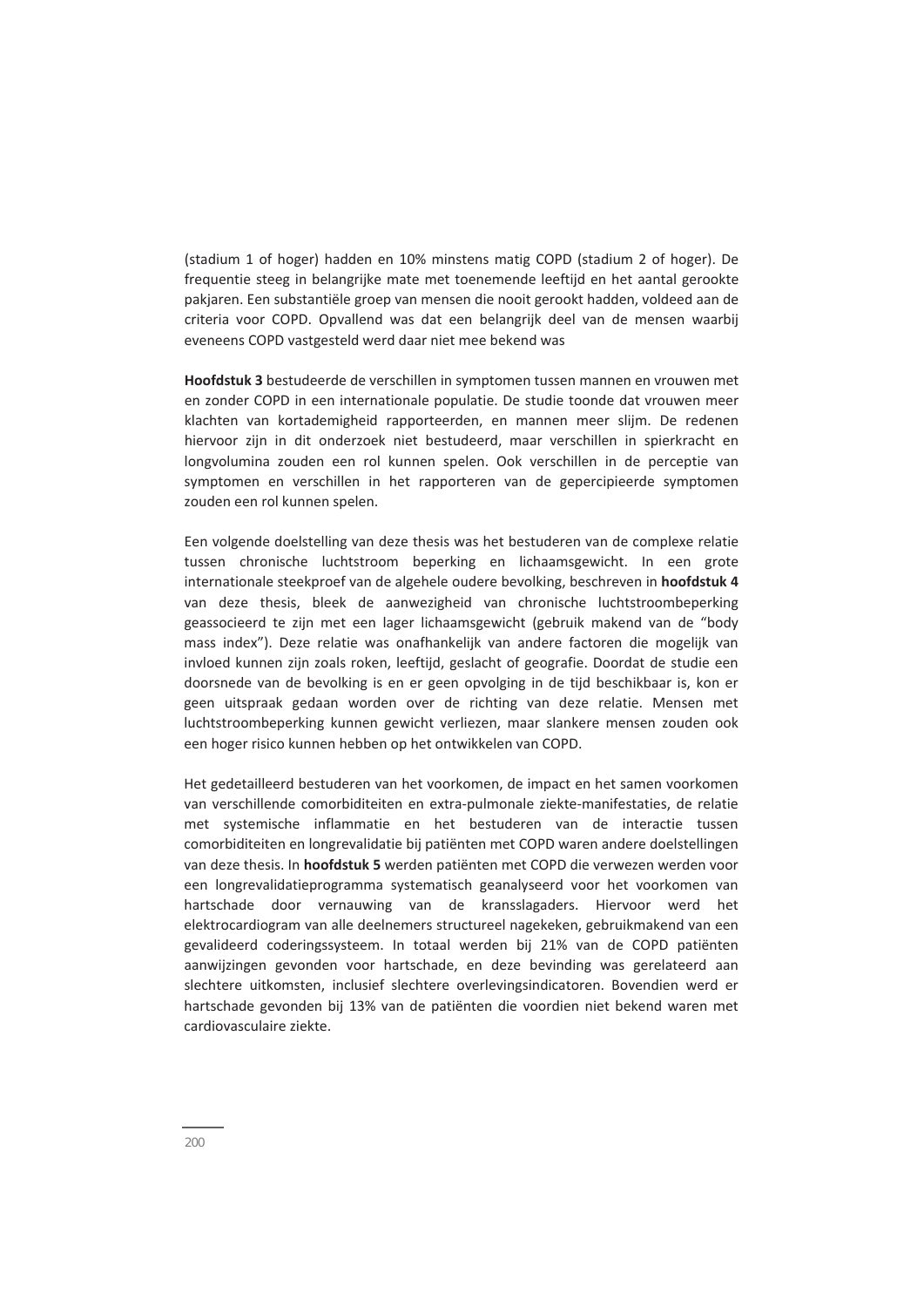**Hoofdstuk 6** evalueerde op een objectieve manier de aanwezigheid van 13 van de vaakst voorkomende en meest impactvolle comorbiditeiten bij patiënten met COPD aan het begin van een longrevalidatieprogramma. Alle geëvalueerde comorbiditeiten waren aanwezig maar er bestond een grote variatie in de frequentie. De vaakst voorkomende comorbiditeiten waren verhoogde bloedsuiker, hoge bloeddruk en atherosclerose (vaatverkalking). Bijna alle patiënten hadden comorbiditeiten en meer dan 50% van de patiënten had minstens 4 comorbiditeiten. Sommige comorbiditeiten kwamen vaker samen voor dan andere. Een statistisch computerprogramma dat een model creëerde (gebruik makend van "zelf-organiserende kaarten", in het Engels: "selforganizing maps") waarbij de patiënten geordend werden op basis van hun profiel van comorbiditeiten bracht 5 patiëntenclusters aan het licht: Een cluster van patiënten met minder comorbiditeiten, een cardiovasculair cluster, een cachectisch cluster, een metabool cluster en een psychologisch cluster. De clusters hadden een vergelijkbare ernst van luchtstroombelemmering en inspanningsbeperking maar verschilden in welbevinden, hart- en vaatrisico en andere longfunctiemetingen, zoals de zuurstofopname capaciteit. Bovendien waren de gemeten ontstekingsstoffen in het bloed heel heterogeen binnen elke cluster en over het algemeen vergelijkbaar tussen de verschillende clusters. Dit wijst erop dat als er al interacties aanwezig zouden zijn tussen de ontstekingsstoffen in het bloed en comorbiditeiten, dat deze heel complex zijn.

**Hoofdstuk 7** is een gedetailleerde studie van het voorkomen van (subklinische) atherosclerose van de halsslagader bij patiënten met COPD, een robuuste voorspeller van toekomstige hart- en vaatziekten. De studie toonde dat traditionele risicofactoren voor hart- en vaatziekten, zoals oudere leeftijd, hogere bloeddruk en hoger lichaamsgewicht voorspellende factoren waren voor atherosclerose. Bovenop deze traditionele factoren was ook de ernst van luchtstroombeperking bijdragend. In deze studie werd ook geëvalueerd of een panel van bloedmerkers, die eerder in verschillende populaties met uitingen van atherosclerose in verband gebracht werden, COPD patiënten kon identificeren met atherosclerose. Enkel een minderheid van de merkers waren bijdragend aan de voorspellende waarden van de klinische metingen. Desalniettemin zijn serum amyloid A, triglyceriden en osteonectine interessante merkers voor verder onderzoek.

**Hoofdstuk 8** liet zien dat vaatstijfheid, een andere onafhankelijke en robuuste merker van cardiovasculair risico, verhoogd is bij patiënten met COPD en bepaald wordt door oudere leeftijd en hoge bloeddruk. Deze studie toonde duidelijk aan dat er geen onafhankelijk verband is tussen de aanwezigheid van verschillende ontstekingsstoffen in het bloed en een verhoogde vaatstijfheid. Ook toonde deze studie aan dat, in tegenstelling met eerdere kleinere studies, de vaatstijfheid niet beïnvloed wordt door een longrevalidatieprogramma.